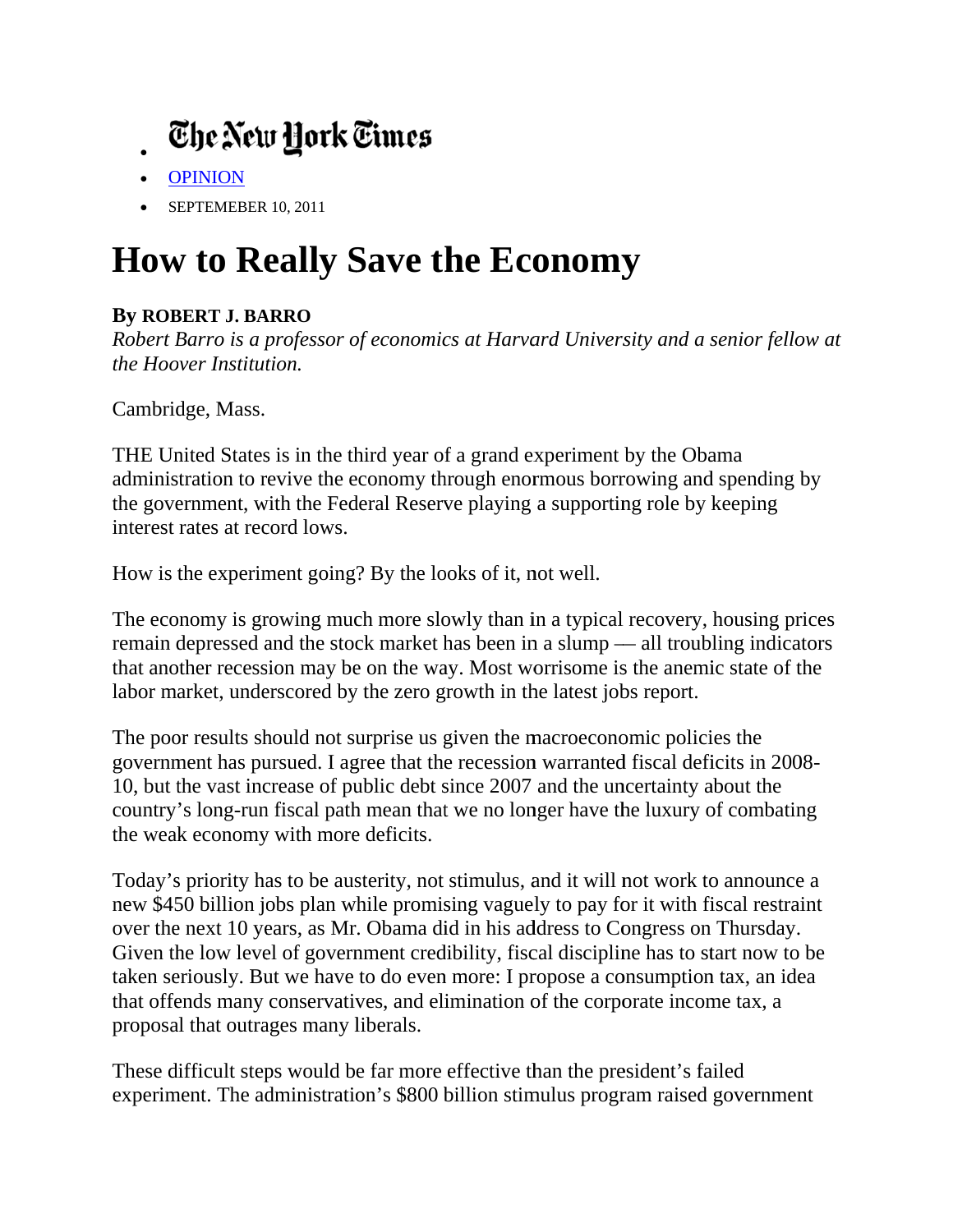demand for goods and services and was also intended to stimulate consumer demand. These interventions are usually described as Keynesian, but as John Maynard Keynes understood in his 1936 masterwork, "The General Theory of Employment, Interest and Money" (the first economics book I read), the main driver of business cycles is investment. As is typical, the main decline in G.D.P. during the recession showed up in the form of reduced investment by businesses and households.

What drives investment? Stable expectations of a sound economic environment, including the long-run path of tax rates, regulations and so on. And employment is akin to investment in that hiring decisions take into account the long-run economic climate.

The lesson is that effective incentives for investment and employment require permanence and transparency. Measures that are transient or uncertain will be ineffective.

And yet these are precisely the kinds of policies the Obama administration has pursued: temporarily cutting the payroll tax rate, maintaining the marginal income-tax rates from the George W. Bush era while vowing to raise them in the future, holding off on clean-air regulations while promising to implement them later and enacting an ambitious overhaul of Wall Street regulations while leaving lots of rules undefined and ambiguous.

Is there a better way? I believe that a long-term fiscal plan for the country requires six big steps.

Three of them were identified by the Bowles-Simpson deficit reduction commission: reforming Social Security and Medicare by increasing ages of eligibility and shifting to an appropriate formula for indexing benefits to inflation; phasing out "tax expenditures" like the deductions for mortgage interest, state and local taxes and employer-provided health care; and lowering the marginal income-tax rates for individuals.

I would add three more: reversing the vast and unwise increase in spending that occurred under Presidents Bush and Obama; introducing a tax on consumer spending, like the value-added tax (or VAT) common in other rich countries; and abolishing federal corporate taxes and estate taxes. All three measures would be enormously difficult — many say impossible — but crises are opportune times for these important, basic reforms.

A broad-based expenditure tax, like a VAT, amounts to a tax on consumption. If the base rate were 10 percent, the revenue would be roughly 5 percent of G.D.P. One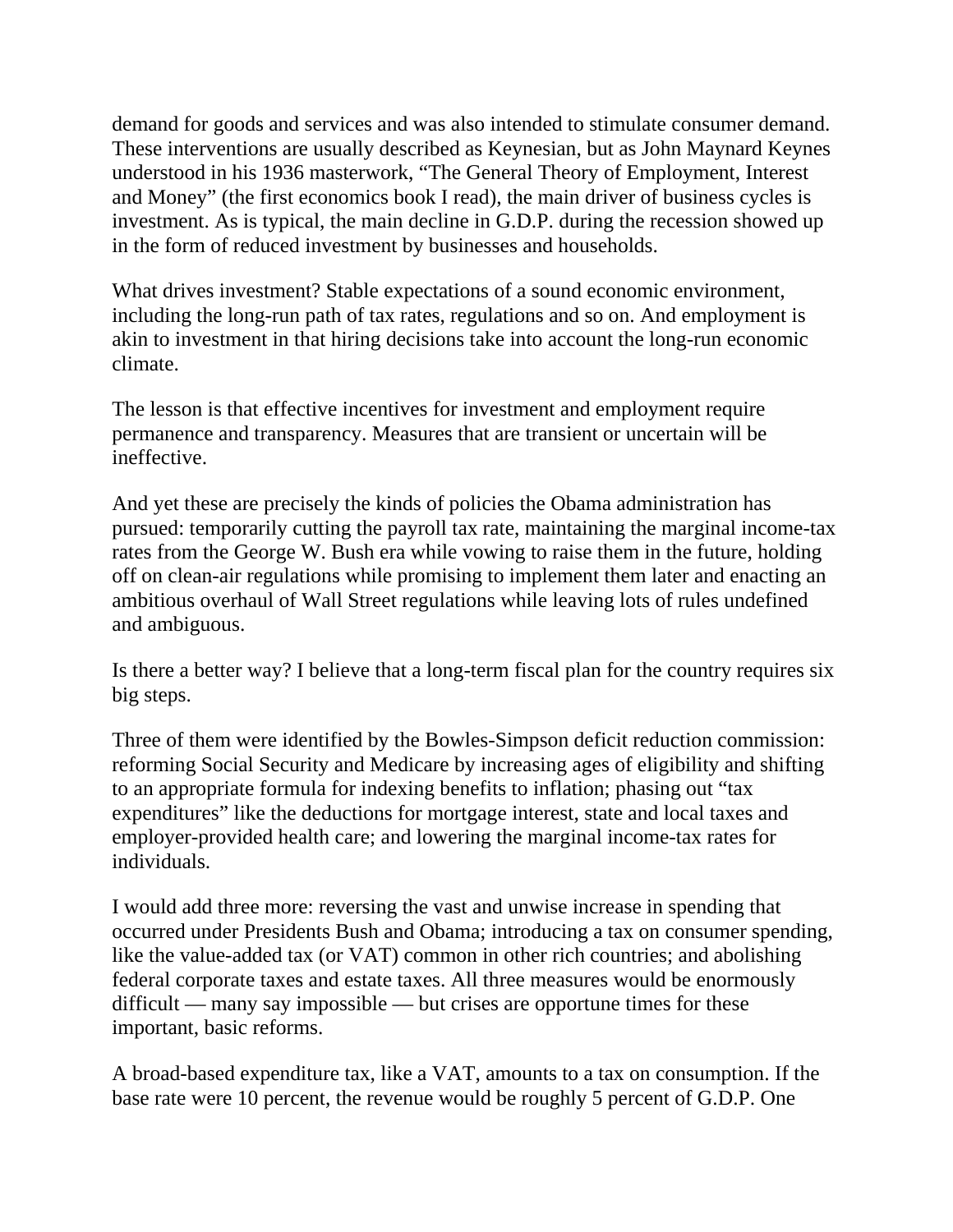benefit from a VAT is that it is more efficient than an income tax — and in particular the current American income tax system.

I received vigorous criticism from conservatives after advocating a VAT in an essay in The Wall Street Journal last month. The main objection — reminiscent of the complaints about income-tax withholding, which was introduced in the United States in 1943 — is that a VAT would be a money machine, allowing the government to readily grow larger. For example, the availability of easy VAT revenue in Western Europe, where rates reach as high as 25 percent, has supported the vast increase in the welfare state there since World War II. I share these concerns and, therefore, favor a VAT only if it is part of a package that includes other sensible reforms. But given the likely path of government spending on health care and Social Security, I see no reasonable alternative.

Abolishing the corporate income tax is similarly controversial. Any tax on capital income distorts decisions on saving and investment. Moreover, the inefficiency is magnified here because of double taxation: the income is taxed when corporations make profits and again when owners receive dividends or capital gains. If we want to tax capital income, a preferred method treats corporate profits as accruing to owners when profits arise and then taxes this income only once — whether it is paid out as dividends or retained by companies.

Liberals love the idea of a levy on evil corporations, but taxes on corporate profits in fact make up only a small part of federal revenue, compared to the two main sources: the individual income tax and payroll taxes for Social Security and Medicare.

In 2009-10, taxes on corporate profits averaged 1.4 percent of G.D.P. and 8.6 percent of total federal receipts. Even from 2000 to 2008, when corporations were more profitable, these taxes averaged only 1.9 percent of G.D.P. and 10.3 percent of federal receipts. If we could get past the political fallout, we could get more revenue and improve economic efficiency by abolishing the corporate income tax and relying instead on a VAT.

I had a dream that Mr. Obama and Congress enacted this fiscal reform package triggering a surge in the stock market and a boom in investment and G.D.P. — and that he was re-elected.

This dream could become reality if our leader were Ronald Reagan or Bill Clinton the two presidential heroes of the American economy since World War II — but Mr. Obama is another story. To become market-friendly, he would have to abandon most of his core economic and political principles.